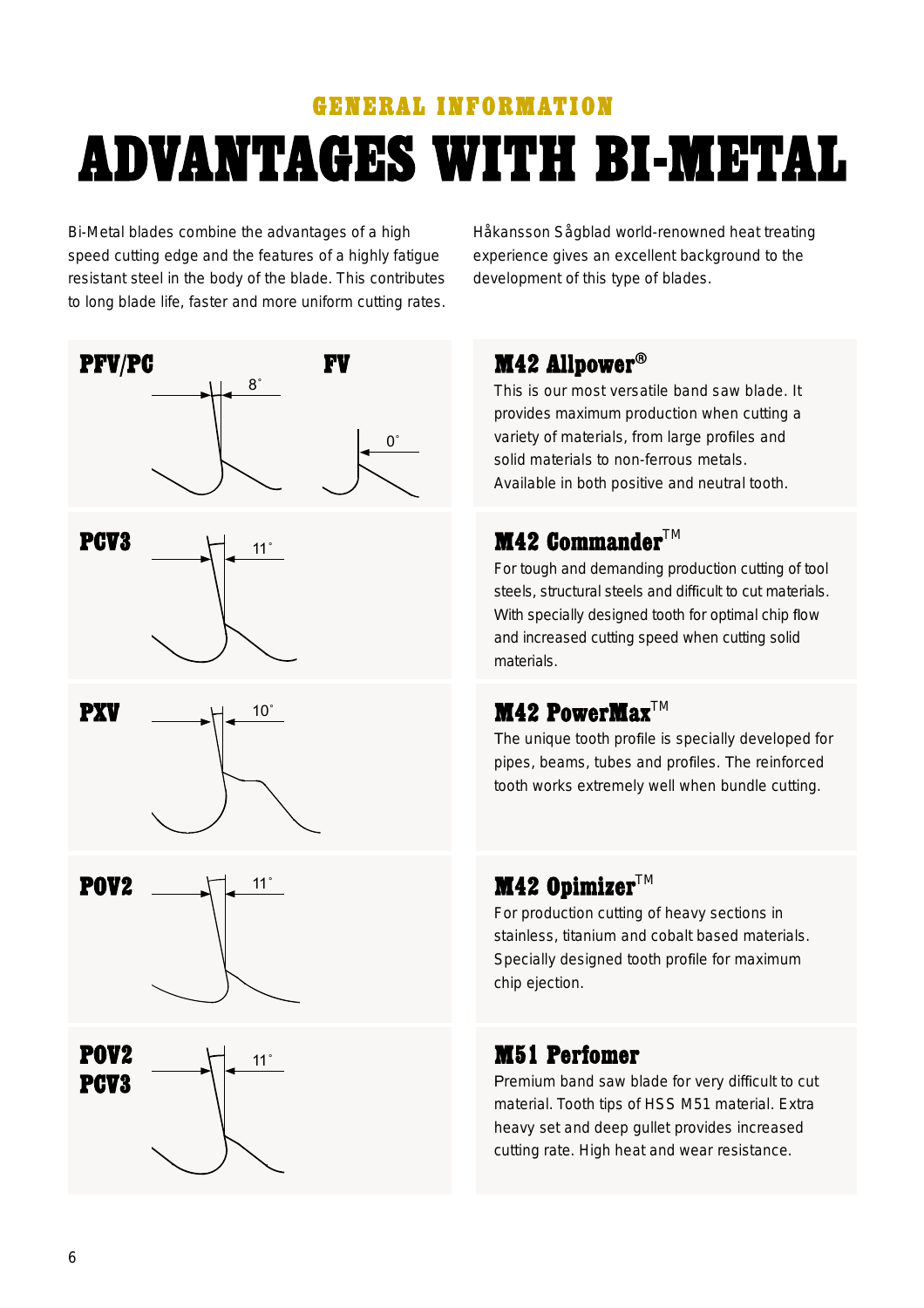# **GENERAL INFORMATION RECOMMENDED TOOTH PITCH FOR...**

#### **SOLID WORK PIEGE**



The adjoining diagram is a guide to your choice of tooth pitch when cutting solid work pieces. tooth pitch when cutting solid work pieces.

The very best choice is where the tooth pitch-area<br>is at its widest

when cutting soft materials such as words such as words as words with the such as words with the such as words aluminum etc. choose a two step coarser tooth pitch.

### **TOOTH SETTINGS**

#### **Raker set (RS)**

One tooth is set to the right, the next to the left and the third is straight.

#### **Alternet set (AS)**

This setting has one tooth set to the right, the following<br>to the left, the next to the right and so on.  $\frac{1}{\sqrt{2}}$ 

#### **Alternet rake (AR)**

 $\mathcal{G}$  set the AS set temperature to  $\mathcal{G}$  and  $\mathcal{G}$ 

#### PIPES AMD PRODUCE



The adjoining diagram is a guide to your choice of tooth pitch when cutting pipes and pro¿les.

The very best choice is in the area, where a line from<br>the outer diameter crosses a line from the thickness of the material.

When cutting profiles, choose the tooth pitch, where<br>the line from the width of the profile crosses the line the line from the width of the process the line line  $\epsilon$ from the material thickness of the pro¿le.

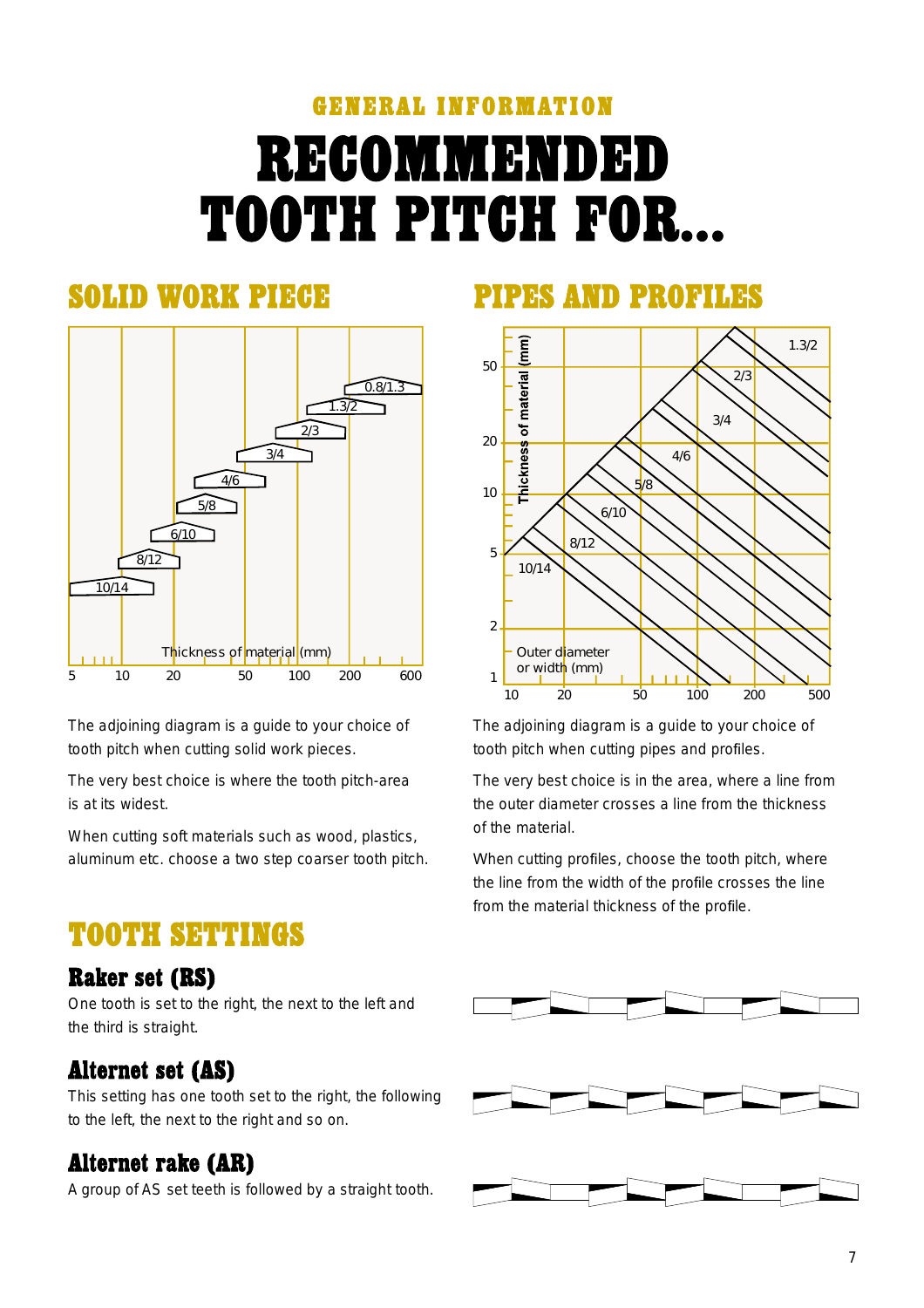## **GENERAL INFORMATION HOW TO CLAMP**

Recommendations for material clamping. The correct clamping of the material will considerably<br>contribute to the performance of the sawing operation. Please note the difference in clamping when using conventional bandsaw and double column horizontal machines.



### **BREAKING-IN A BAND SAW BLADE**

Bi-Metal band saw blade: To achieve a long blade life<br>the breaking-in of the blade is important. A new band saw blade should operate with 50 % of full feed rate. for about 15 minutes. After that the feed rate may be for about 15 minutes. After that the feed rate may be  $\sum_{i=1}^{n}$  increased slowly up to the full rate.

Carbide tipped band saw blade: This type of blade<br>should operate with 75 % of the cutting speed and 50 % of the feed rate during breaking-in, about 15 minutes. The cutting speed and feed rate can then slowly be increased up to the full rate. increased up to the full rate.